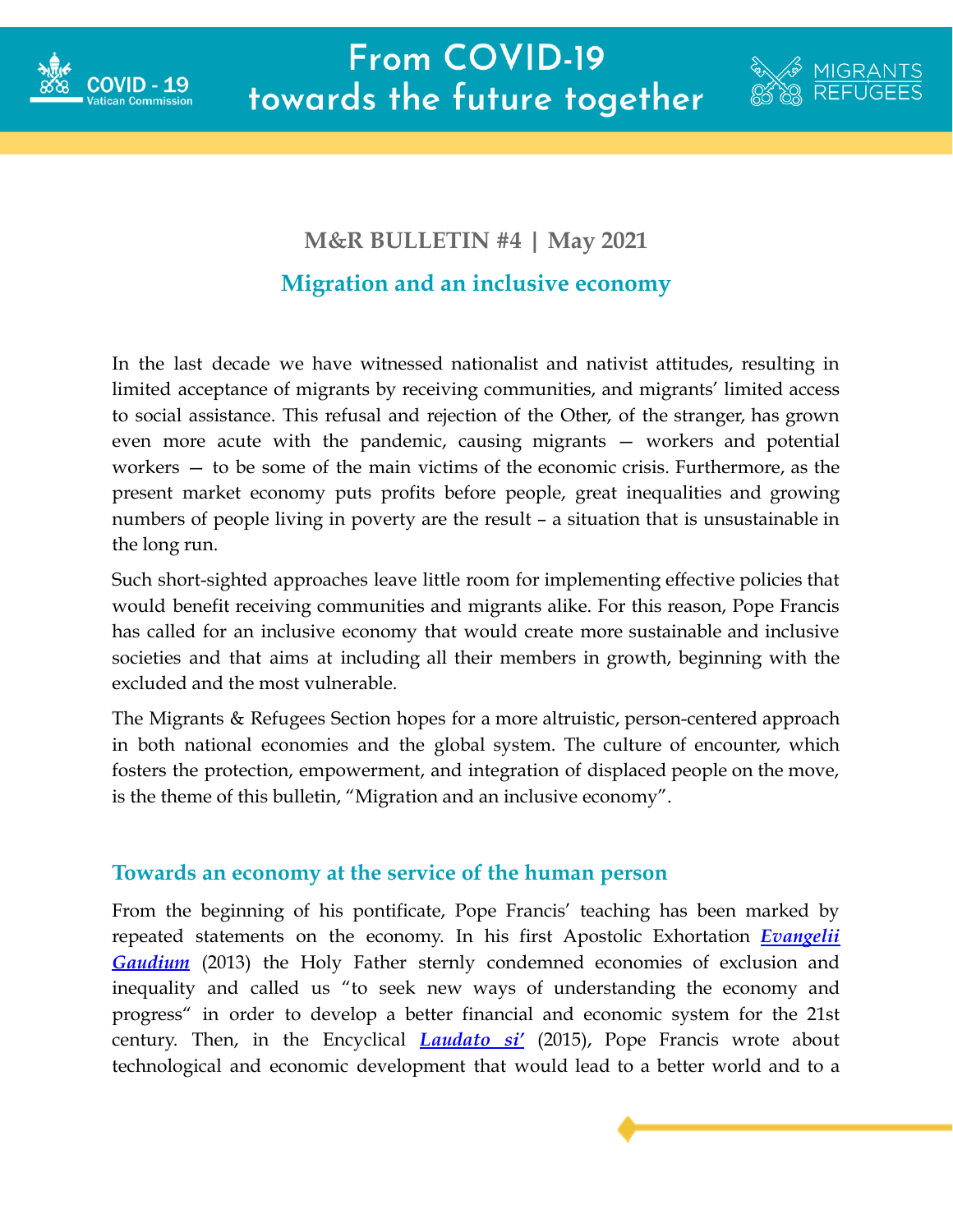higher quality of life in all respects. In addition, the solution to the ecological crisis is to restrain economic growth in some countries so that it can increase in others. His latest Encyclical, *[Fratelli](http://www.vatican.va/content/francesco/en/encyclicals/documents/papa-francesco_20201003_enciclica-fratelli-tutti.html) tutti* (2020), also presents social and economic teachings. In fact, it speaks about fundamental values of the Church's Social Teaching, such as the universal destination of goods and the social function of private property. Pope Francis has also returned to the theme of entrepreneurship as a noble vocation for the production and distribution of wealth and for building the common good. More recently, he has spoken about the foreign debt of poor countries, the repayment of which must not compromise the survival and growth of the poorest populations. Finally, *The Economy of [Francesco](https://francescoeconomy.org/)*, a congress on sustainability, took place virtually in Assisi (Italy) from 19 to 21 November 2020. The aim of the congress was to bring together young people who, in their research and practice, are seeking alternative economic approaches and an economy "that lives and does not kill, that includes and does not exclude". But it wasn't just a one-time event; indeed, it has given birth to a vital community, with hubs scattered around the world.

The Vatican COVID-19 Commission (VCC-19) launched an "Economics Taskforce" to analyse the impact of the coronavirus on the global economic framework, with particular attention to developing countries and to the most vulnerable categories of people, and to offer viable solutions for a more equitable economic system in the future. For example, the Taskforce highlighted efforts **to build a new [economy](https://www.humandevelopment.va/content/dam/sviluppoumano/vatican-covid19-response/doc-newsletter/economics/book/COVIDComm-Wk5-economy-EU-green-deal.pdf) for the future** – one that is sustainable, inclusive, and driven by innovation-led growth. Reflections on "restructuring the future" take cues from the plan for a European Green Deal to reach net zero carbon emissions by 2050 and identify five action points to ensure a sustainable, inclusive recovery.

In the white paper **"Relief Policies for [Over-Indebted](https://www.humandevelopment.va/content/dam/sviluppoumano/vatican-covid19-response/doc-newsletter/economics/book/c-COVIDCommDebtFINAL2021.pdf) Households and Small [Businesses"](https://www.humandevelopment.va/content/dam/sviluppoumano/vatican-covid19-response/doc-newsletter/economics/book/c-COVIDCommDebtFINAL2021.pdf)**, the VCC-19 Taskforce looks at the social and economical effects of the pandemic on already-vulnerable sectors and families. The root causes must be sought in a global system where a few financial regulations rule over real economies and real people, instead of serving them. According to their analysis, "shifting this paradigm will require developing appropriate public policies and reforms to ensure that the current system can work for everyone."

Cardinal Pietro Parolin, Vatican Secretary of State, joined the **["High-Level](https://drive.google.com/file/d/1eEC9Yk8V_lcL6pErLds3XX-v0ciG1KBW/view?usp=sharing) event on financing for [Development](https://drive.google.com/file/d/1eEC9Yk8V_lcL6pErLds3XX-v0ciG1KBW/view?usp=sharing) in the Era of COVID-19 and Beyond"** on 28 May 2020. "Politics must be at the service of the human person and not exploit the human person for selfish interests." In such a perspective, the pandemic "represents a real opportunity to seek the common good and the integral human development of all." But the pandemic has also been undermining humanity, hitting people in more vulnerable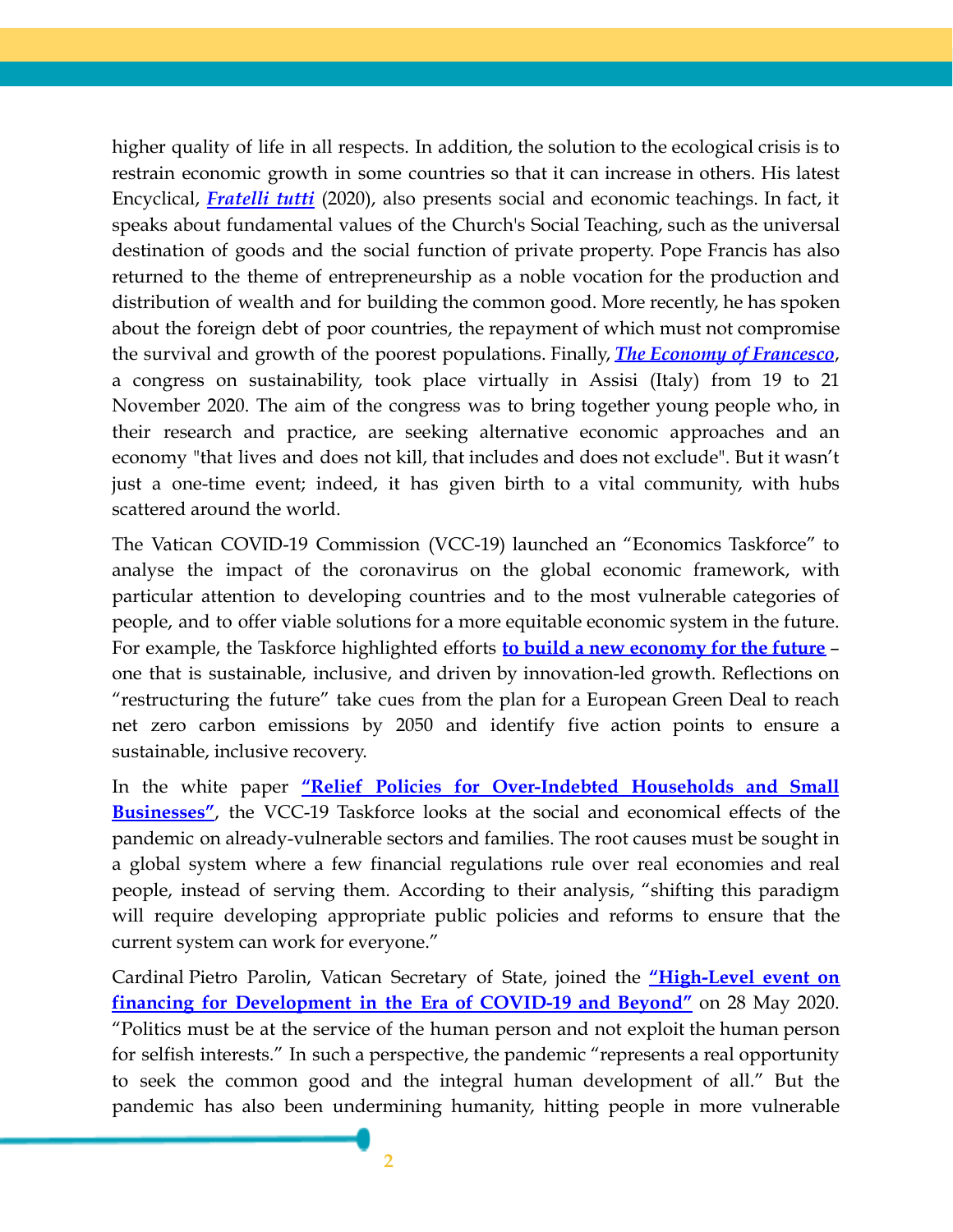categories especially hard. Cardinal Parolin invited the panel to ensure access to humanitarian and health assistance for those most in need, particularly migrants and internally displaced people. The private sector and all stakeholders have been invited to "place the human person at the center of all deliberations and possible solutions."

Speaking at the **2020 High-Level Political Forum On Sustainable [Development](https://holyseemission.org/contents/statements/5f492013edcb2.php)**, Archbishop Gabriele Caccia, Apostolic Nuncio and Permanent Observer of the Holy See to the United Nations, emphasized realities that COVID-19 has made clearer; for example, that "poverty is not merely about the lack of money to survive from day to day, but rather the absence of economic and social justice, of peace, of respect for human dignity." A new commitment to international cooperation and multilateralism is clearly required if we are not to fail to meet our 2030 agenda goals. To this end, the international community must stand together to "seek the common good and the integral human development of all." Meanwhile, Abp Caccia reminds us that we also need to change our own lives and move towards a fraternal solidarity, going beyond egocentrism, individualism, selfishness and short-sightedness.

## **Catholic Actors initiatives: change begins from the grassroots**

Including migrants in social and economic frameworks is key to success in promoting social cohesion and their integration in the host community. Below are some examples of how the Catholic Church promotes quality jobs, provides training, and helps people access the labour market, thus assisting migrants as well as the local poor.

*Prolibertas*, a social project of the Trinitarian Order to "fight against social exclusion", run a **training school in Madrid in tourist [accommodation](https://www.vidanuevadigital.com/2021/04/03/presas-inmigrantes-y-sobradamente-preparadas/) and catering** (ES). Almost all the participants have previously been imprisoned and the vast majority are immigrants, often alone with children to raise and with no prior work experience. The purpose of the project is to help women in situations of exclusion to find their way to employment and integration. The project was realised thanks to the support of the European Social Fund and the Holy Trinity Educational Foundation and the whole network of the Trinitarian family.

Similarly, the Scalabrini Mission Sisters offer a **course to train young [migrant](http://www.fides.org/en/news/69389-EUROPE_ITALY_Young_migrants_study_to_become_room_assistant) people to work in the [catering](http://www.fides.org/en/news/69389-EUROPE_ITALY_Young_migrants_study_to_become_room_assistant) trade** in Syracuse, Italy. The program is divided into two phases, theoretical and practical. The theoretical part includes Italian lessons with specialised terminology in the field of catering; lessons in civics and basic terms of labour law; lessons in health and hygiene regulations; and basic knowledge of information technology. The practical part includes training internships in restaurants or bars in the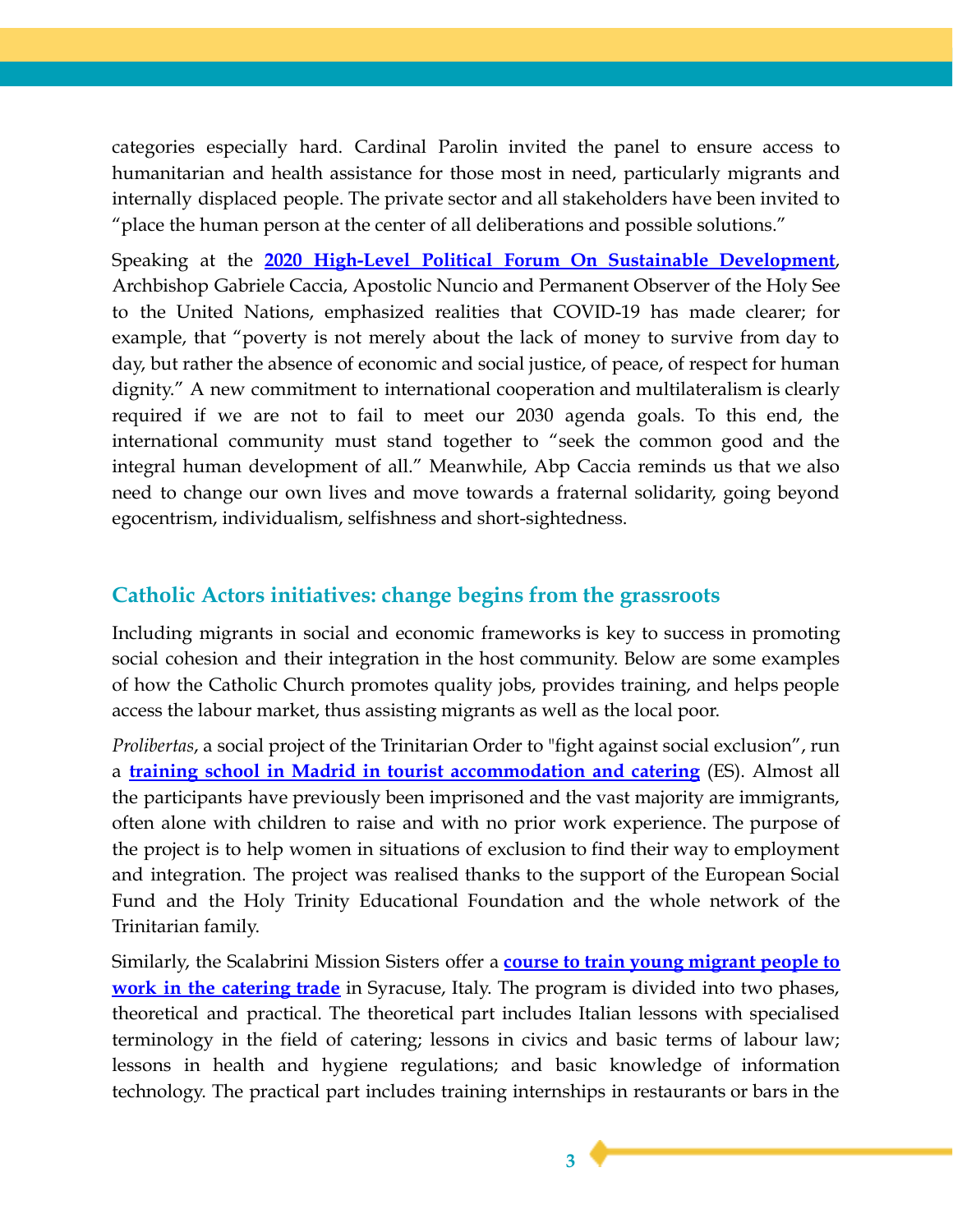Syracuse area. A total of 26 young people from Nigeria, Somalia, Ghana, Bangladesh, and Gambia are receiving training.

The Jesuit Urumuri Centre (JUC) has initiated the first phase of its **youth [empowerment](https://www.juc-rwb.org/juc-celebrates-the-youth-empowerment-program-class-of-20/) [program](https://www.juc-rwb.org/juc-celebrates-the-youth-empowerment-program-class-of-20/)**, which aims to combat high unemployment rates among high school and university graduates in Rwanda. JUC selects Rwandan youth and Burundian refugee youth and takes them through five modules: self-discovery and self-realization; innovation development and prototyping; marketing and promotion operations, financing and financial management; and strategic planning and sustainability. At the completion of the program, beneficiaries are expected to have the skills required to be innovative in business creation and management and to be able to contribute to their communities by creating jobs for their peers.

Jesuit Refugee Service (JRS) is particularly engaged in promoting refugees' integration through livelihood programmes supporting their self-reliance. One of these is an online shop called **["Refutera"](https://jcapsj.org/blog/2021/03/21/an-online-business-made-by-refugees/)**, a combination of "refugee" and "sejahtera", an Indonesian word that means wealthy. The products offered in Refutera are made by refugee women in Bogor and Jakarta, who produce beautiful, attention-grabbing handicrafts. Elsewhere, through a new initiative called **[Skilling](https://jrs.net/en/story/india-skilling-circles-investing-in-womens-livelihoods/?utm_source=linkedin&utm_medium=social&utm_term=&utm_content=&utm_campaign=permanent) Circles**, JRS is creating new job opportunities for Chin and Afghan refugee women in Delhi to better respond to the needs of the labour market. The women can learn new skills (such as sewing and arts and crafts) that in turn they teach to other refugee women in various communities. Finally, the **JRS skills [training](https://jrs.net/en/story/south-africa-teaching-hair-and-beauty-courses-to-refugees/) centre** in Arcadia, South Africa, offers skills development to roughly 200 women a year. Among them, there are hairdressing and beauticians' courses, as well as English and computer classes. In addition to spaces for refugees, the programme also admits migrants and a small number of South African women.

## **Voices from the Church: a more equitable economy is possible**

Pope Francis argues that the economy is sick because of unequal economic growth and distribution. In today's world, a very few rich people possess more than all the rest of humanity combined. This is a mockery of fundamental human values. Nowadays *[homo](https://www.humandevelopment.va/en/news/2020/the-universal-destination-of-goods-and-the-virtue-of-hope.html) sapiens* **seem to have succumbed to** *homo [œconomicus](https://www.humandevelopment.va/en/news/2020/the-universal-destination-of-goods-and-the-virtue-of-hope.html)*, an individualistic creature interested only in profit. "We forget that we are the beings who are the most cooperative and we flourish in community," the Holy Father explains. "When the obsession to possess and dominate excludes millions of persons from having primary goods; when economic and technological inequality are such that the social fabric is torn; and when dependence on unlimited material progress threatens our common home, then we